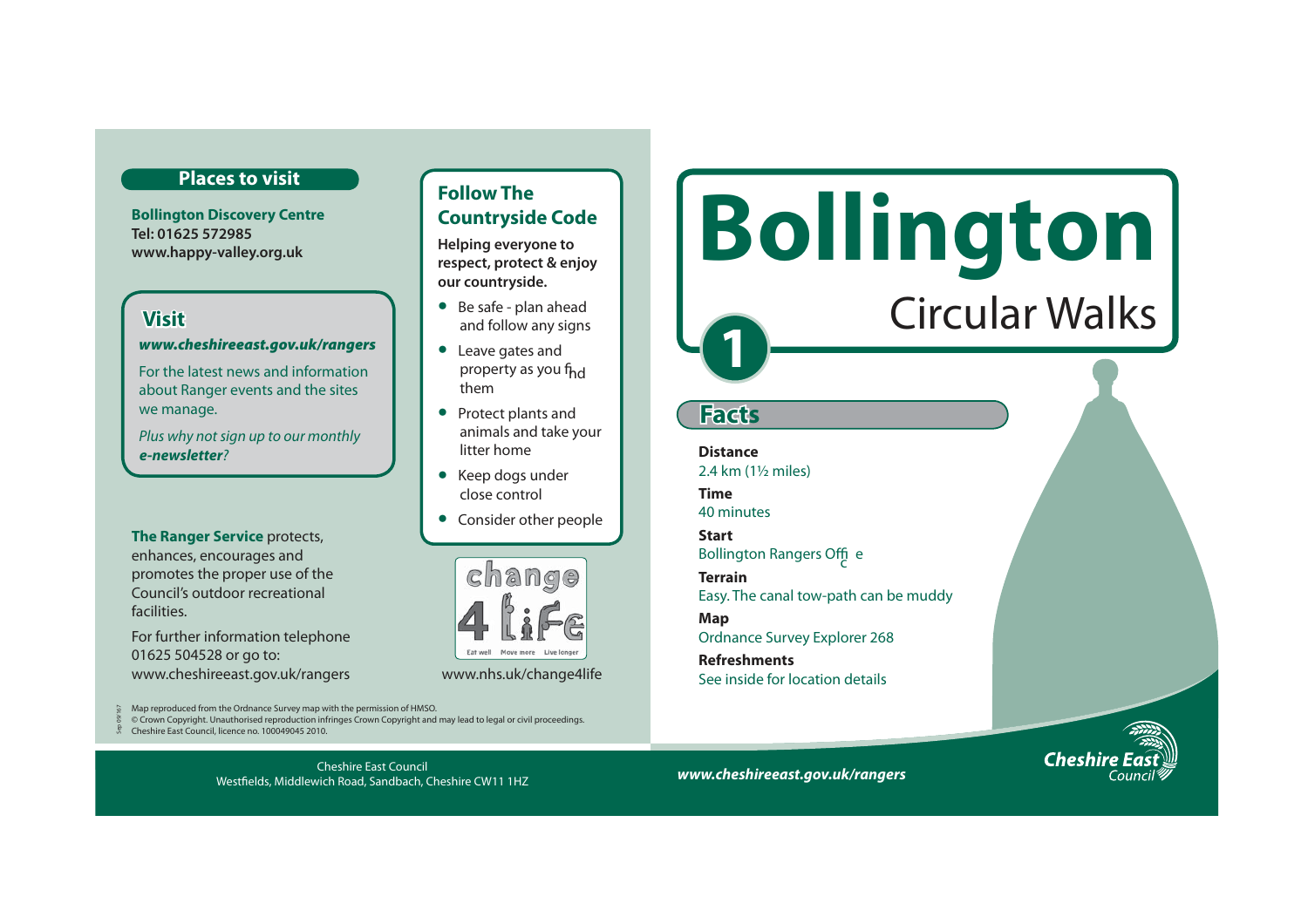**The Middlewood Way is nearly 11 miles long and was originally a railway, the Macclesfield-Bollington-Marple line that opened in 1869 and closed in 1970. It was built as a result of pressure from mill owners in Bollington, and pit owners in Poynton, at a time of depression to improve the distribution of coal and bring down costs. Costing nearly half a million pounds to build, the line struggled to make a profit. Between 1873 and 1888 it had losses of around £26,500.**  *i*

## **7** Continue along the Middlewood Way.

*i*

**After closure of the railway in 1970 the area became derelict until 1985 when the Macclesfield & Stockport Councils opened the route again as the Middlewood Way. The Cheshire East Ranger Service manages the majority of Middlewood Way.** 

**8** Just before Bollington Viaduct, which has gates across the entrance, walk down the path slightly to the left. At the bottom of the viaduct follow the footpath. Look ahead and you are back at the Rangers Office.

**Bollington Viaduct has 23 arches straddling the river Dean. Identified by the North Staffordshire Railway, one time owner of the line as Bridge 18 in its register of bridges, it comprises 21 openings at 33 feet each, one of 36' and one of 10'.** 

## **Did you know?**

Bollington has the nickname 'Happy Valley'. There are two explanations for the origin of the name. The first is that Samuel Gregg who came to Bollington 1832 to take over the Lowerhouse Mill, was a forward looking philanthropic man who valued his workers and endeavoured to improve their living conditions. Gregg called Bollington 'GOLDENTHAL', German for Happy Valley. The other explanation is that in its heyday Bollington had a pub on every corner and full employment!

# **Refreshments**

**Vale Inn** (01625 575147) Adlington Road. Left from the exit of the car park.

**Dog & Partridge** (01625 572177) Adlington Road. Right from the exit of the car park.

**Windmill Pub** at Whiteley Green (01625 574222). About 250 yds from the Middlewood Way. Food served lunchtime and evenings.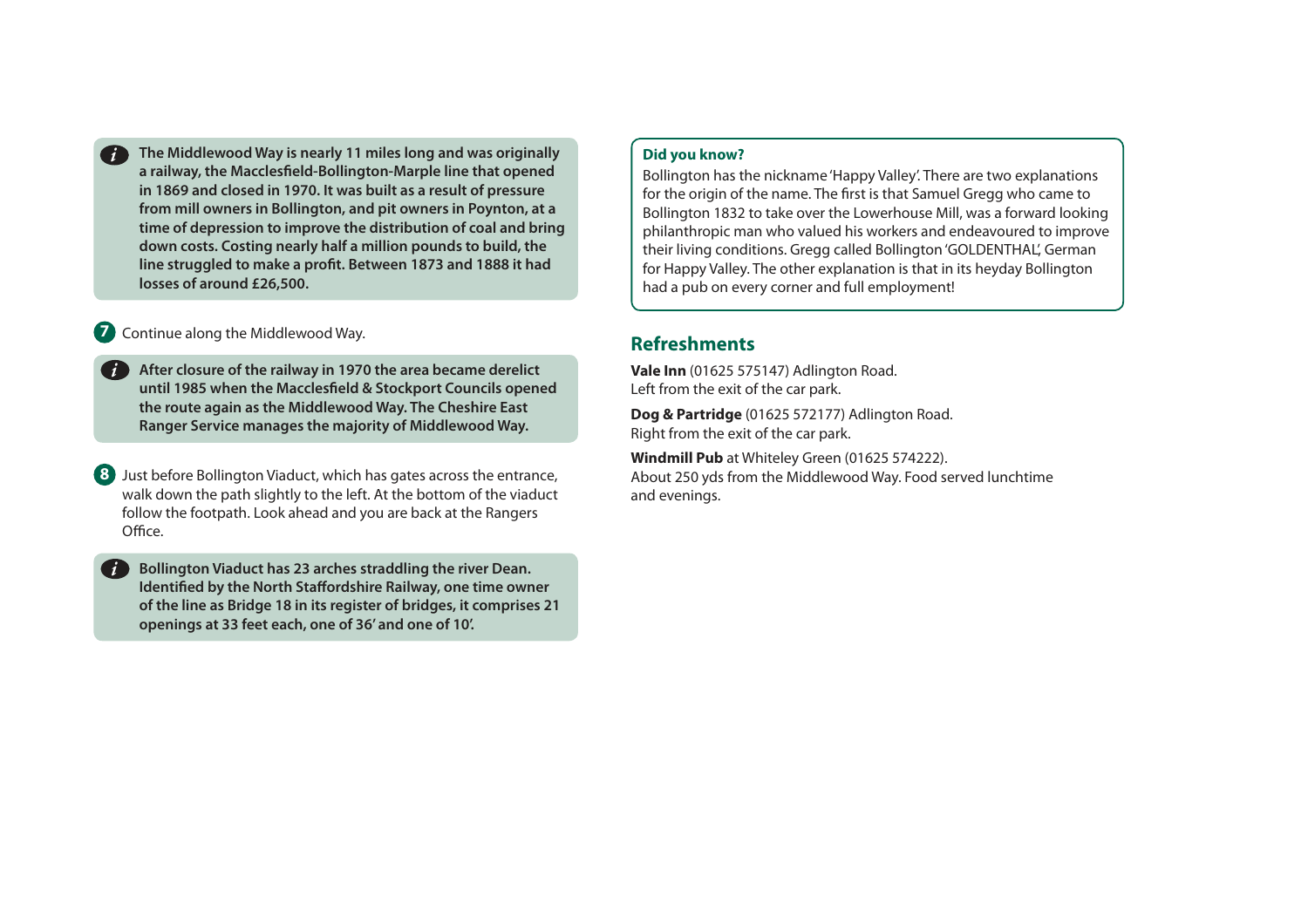**Rangers Office • Macclesfield Canal** ▶ Holehouse Lane ▶ Middlewood Way

# **Introduction**

The first in a series of circular walks around Bollington (the Happy Valley) and Kerridge starting from the Rangers Office, Adlington Road. The routes vary in length highlighting points of interest and provide pleasant views of the countryside. This walk is brief but pretty and is ideal at any time of the year.

# **Route**

From the Rangers Office cross Adlington Road and enter the Recreation Ground. Continue along the path, crossing and re-crossing the River Dean. After the second bridge, turn right and walk up the steps. Turn right through the metal gates to the road. Cross the road (take care, it is a busy road) and turn left. Look ahead at the Bollington Aqueduct and Embankment 60ft (18m) above the road. After about 10yds (9m) turn right through the hole in the wall and walk up the steps.

**Local man Charles Nicol, constructed the 60ft (18m) high**  *i* embankment and the stone Bollington Aqueduct. To prevent **potential slippage caused by the river below, he simply diverted the river.** 

**1** At the top of the steps walk through the kissing gate and turn left onto the Macclesfield Canal towpath.



**The Macclesfield Canal was opened in 1831. In its heyday the canal carried coals from Poynton by horse drawn barges; raw cotton to Bollington; silk**  from Macclesfield and **gritstone from Kerridge. It also carried some unusual cargoes. In the 1850's manure from Manchester Corporation stables and 'night soil' from cesspits was transported to be sold to farmers as fertilizer!** 



**Local entrepreneurs, Joseph Brook and the Swindells family built Clarence Mill as a cotton mill between 1824 and 1845. A swing bridge across the canal carried skips loaded with boiler ash from the mill, which was tipped over the bank. The mill stopped spinning cotton in 1970. It was then used for light industry until 2001 when it was converted into offices and apartments.**  *i*